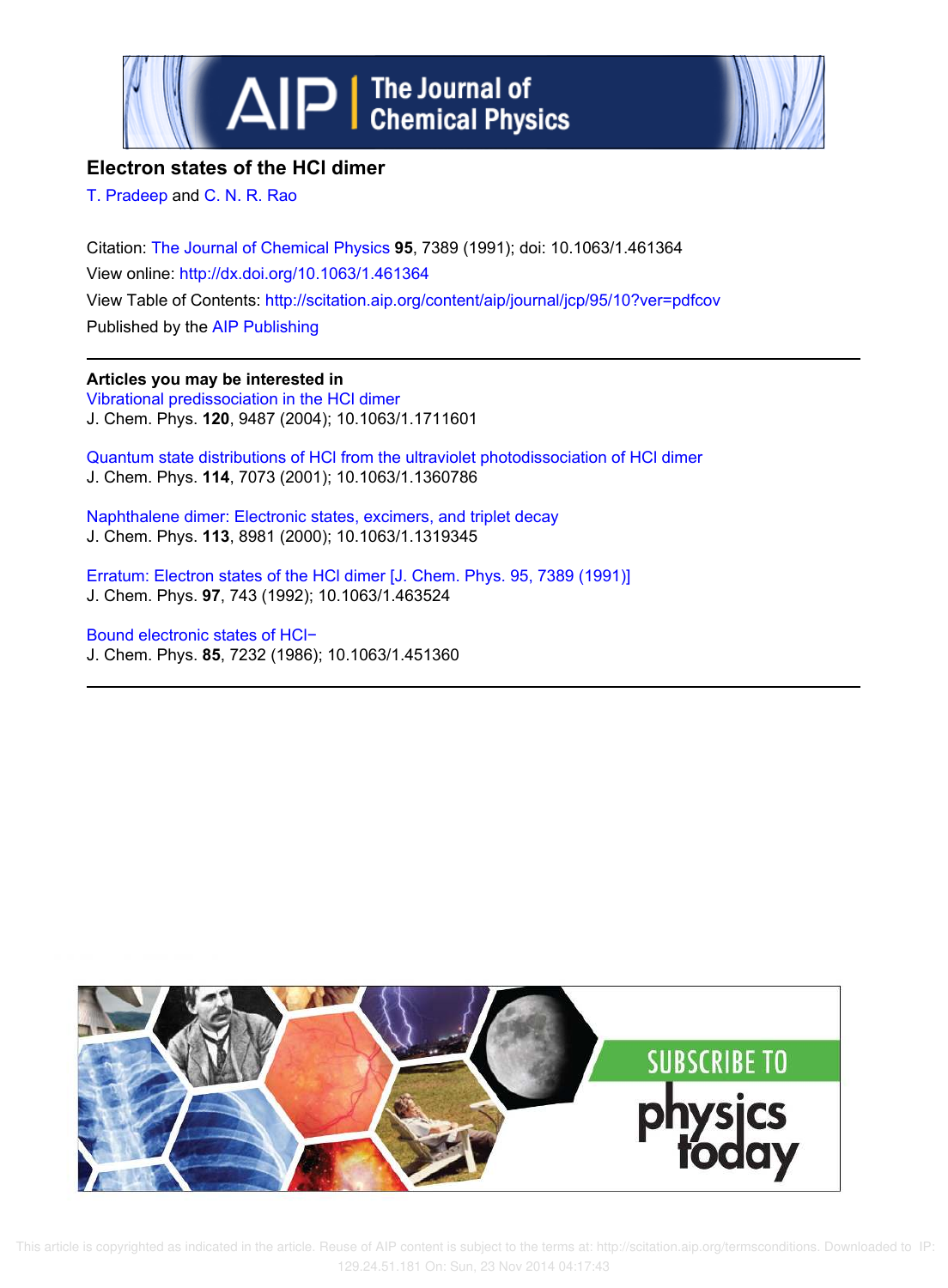# **Electron states of the HCI dimer**

T. Pradeep and C.N.R. Rao<sup>a)</sup>

*Solid State and Structural Chemistry Unit, Indian Institute a/Science, Bangalore 560 012, India* 

(Received 4 March 1991; accepted 2 August 1991)

The He I photoelectron spectrum of HCI dimer has been recorded and the observed ionizations at 12.3, 13.6, 15.1 and 17.0 eV have been assigned to different orbitals on the basis of molecular orbital calculations. The observed first adiabatic IE (11.9 eV) agree well with the value of 11.91 eV from a photoionization study of the dimer. The two HCl units in the dimer are nonequivalent and there is significant interaction between the  $\sigma$  orbitals. Both the calculations and the experiment show that the geometry undergoes considerable distortion on ionization.

#### **INTRODUCTION**

Dimers of hydrogen halides constitute the simplest class of hydrogen bonded systems. These dimers have been investigated by rotational-vibrational spectroscopy in the free state as well as in rare gas matrices.<sup>1-5</sup> A majority of these studies pertain to the HF dimer. A high resolution study of the HCl dimer<sup>4</sup> suggests an orthogonal structure with rapid tunneling between the equivalent forms. The zero-point center-of-mass separation of the constituents is 3.797 A calculated from the rotational constants. Based on absolute infrared intensities, $5$  the zero-point dissociation energy of the HCl dimer is estimated to be rather small  $(5.2 \text{ kJ mol}^{-1})$ .

According to the electrostatic model, $6$  the monomer units are nearly orthogonal in the dimer. Molecular orbital  $(MO)$  calculations<sup>7-11</sup> predict a nearly linear hydrogen bond geometry for the HCI dimer, different from that predicted by the electrostatic model. Expansion of the basis sets does not result in any significant change in the dimer structure and higher order correlation terms do not affect the hydrogen bond energy substantially.<sup>7</sup> MO calculations at the self-cosistent-field (SCF) level using core pseudopotentials and polarized split-valence basis sets give equilibrium geometries which support the electrostatic model.<sup>11</sup> An analysis of the spectroscopic properties and charge densities, however, shows that charge-transfer effects are important.

In spite of all the various studies mentioned above, the experimental electronic structure of the hydrogen halide dimers has not been explored hitherto. We have employed ultraviolet photoelectron spectroscopy (UVPES) to investigate the HCI dimer, making use of a molecular beam sample inlet to obtain a high concentration of the dimer species. It is to be noted that photoelectron spectroscopy has been employed recently to study the electron states of van der Waals molecules.<sup>12-14</sup> These studies have revealed that the ionic states of van der Waals molecules are generally strongly bound, contrary to expectation. In most of the systems, the ionic state potential minimum is far removed from the Franck-Condon region and the structures undergo large distortions on ionization. In water dimer, for example,  $15$  the ground ionic state potential minimum corresponds to that of a complex between  $H_3O^+$  and OH. In the present study, the observed ionization energies (lEs) of the HCI dimer have been assigned to the different orbitals based on SCF/l6- 31 G\* molecular orbital calculations. The study supports the nonequivalence of the two HCl units in the dimer<sup>8</sup> and indicates considerable interaction between the  $\sigma$  orbitals.

#### **EXPERIMENTAL**

The photoelectron spectrum was measured with a double chamber photoelectron spectrometer<sup>16</sup> fabricated in the laboratory for the study of weak molecular interactions. HCl gas subjected to repeated freeze-pump-thaw cycles was collected in glass bulbs at about one atmosphere pressure. The bulbs were connected to the spectrometer through a variable leak valve. A high pressure pirani gauge monitors the stagnation pressure behind the nozzle. Glass nozzles of two different diameters (0.15 and 0.10 mm) were used in the experiment. The UVPE spectrum was studied in the 10-20 torr stagnation pressure range. The HCl monomer spectrum was obtained at the lowest stagnation pressure. The spectrometer resolution was 50 meV for 5.3 eV kinetic energy electrons. Each spectrum consisted of 1000 data points acquired by a personal computer.

MO calculations were carried out at the  $6-31G*$  level using the GAUSSIAN 86 system of programs.<sup>17</sup> The  $6-31G^*$ basis set is generally satisfactory in predicting geometries, dipole moments, and interaction energies of van der Waals systems.<sup>18</sup> In our calculations, the geometries of both the dimer and the monomer were fully optimized. For the dimer, we have considered the  $C<sub>s</sub>$  structure since both the experimental and the theoretical studies point toward this conclusion.<sup>7</sup>

### **RESULTS AND DISCUSSION**

In Fig. 1 we show the He I photoelectron spectra of HCl at different stagnation pressures. The figure shows the pressure dependence of the spectrum in the 10-15 torr range. The spectrum marked (a) is due to the monomer which shows two bands with vertical IEs of 12.75 and 16.25 eV due to the <sup>2</sup> $\Pi$  and <sup>2</sup> $\Sigma$  states, respectively.<sup>19</sup> With increase in the stagnation pressure, we see the emergence of four new features shown by arrows in the figure. The vertical IEs corresponding to these features are 12.3, 13.6, 15.1, and 17.3 eV

<sup>\*)</sup> Author to whom correspondence should be addressed.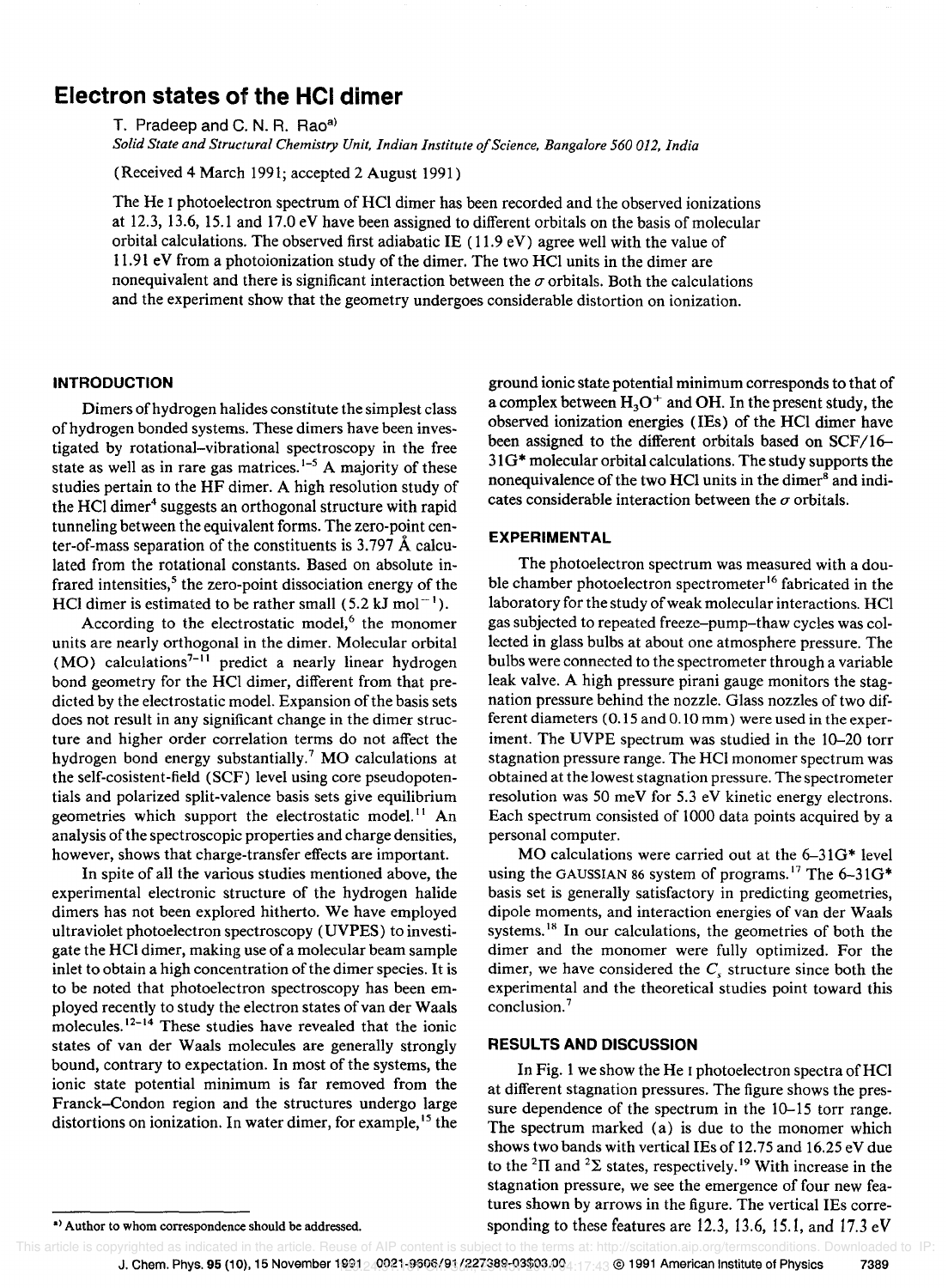



FIG. 1. Hei PE spectrum of HCl at different stagnation pressures. The nozzle stagnation pressures are (a) 10 torr, (b) 11 torr, (c) 12 torr, and (d) 13 torr. The new features are indicated by arrows. Note the  $HeI<sub>g</sub>$  feature. Each spectrum is normalized with respect to the <sup>2</sup>II peak which is of  $\sim$  3000 *c*/s. The inset shows an expanded spectrum of the *monomer/dimer* mixture. The spectrum is truncated for clarity.

and the adiabatic IE of the first feature is 11.9 eV. It is known in the case of van der Waals molecules that there is a limiting stagnation pressure below in which only dimers are formed. 20 When the stagnation pressure was increased above 17 torr, we observed that the peak maxima corresponding to the new features shift to still lower IEs showing the formation of heavier clusters. Below this pressure, an increase in the nozzle stagnation pressure only increased the intensity of the four features mentioned earlier. We believe that these four features are due to the HCl dimer. Furthermore, the adiabatic IE  $(11.9 \text{ eV})$  of the first peak in the spectrum is remarkably close to the adiabatic IE of  $(HCl)<sub>2</sub>$  obtained from the photoionization study<sup>21</sup> (11.91 eV), thereby suggesting that we are dealing with the dimeric species. From the band intensities of the monomer and the dimer, the concentration of the dimer calculated<sup>22</sup> in the nozzle expansion is  $\sim$  2%.

The orbital energies from the MO calculations are generally correlated to the observed IEs from the UVPE spectrum on the basis of Koopmans' approximation.<sup>23</sup> In the case of II orbitals, the enhanced relaxation effects generally play an important role in deciding the IE shift accompanying dimerization.<sup>24</sup> In the case of other orbitals, experimental IE shifts between the free components and the complexes are dominated by electrostatic effects and Koopmans' approximation generally holds good. <sup>25</sup>

We have computed the orbital energies at the SCF/6- 31 G\* level for the neutral HCI dimer. We have also carried out calculations for the ground and first excited states of the dimer ion. The optimized geometries for the neutral ground state and the first two ionic states are given in Fig. 2. The optimized neutral dimer structure is one in which the monomers are nearly orthogonal with a hydrogen bond length of 2.90 Å. In the  ${}^{2}A$  " state, the geometry resembles that of the



FIG. 2. Predicted geometries of the various states of the HCl dimer.

ground state, but the hydrogen bond length is shorter (1.93  $\hat{A}$ ). In the <sup>2</sup>*A'* state, the structure undergoes considerable distortion and the optimized geometry is nearly rectangular. The hydrogen bond length is 3.03  $\AA$  in the <sup>2</sup>A' state, greater than the neutral state value by 0.13  $\AA$ ; we do not see any evidence for proton transfer unlike in the case of  $H<sub>2</sub>O$  dimer  $ion.<sup>15</sup>$ 

The  $6-31G^*$  MO calculations give a binding energy of 4.6 kJ mol<sup>-1</sup> for the HCl dimer and it reduces to  $3.8$ kJ mol<sup> $-1$ </sup> when zero-point contribution is included.<sup>7</sup> This value may be compared with the experimental zero-point dissociation energy of 5.2 kJ mol<sup> $-1$ </sup> deduced from absolute infrared intensities.<sup>5</sup>

The first observed ionization at 12.3 eV is clearly due to the chlorine lone pair of HCl dimer. The calculated orbital energy for the highest occupied 4a" orbital (chlorine lone pair) is 12.71 eV and the next lone pair  $MO(14a')$  has an energy of 12.77 eV. Our  $\Delta$  SCF calculations give vertical ionization energies of 11.38 and 12.33 eV for the *2A* "and *2A '*  states, respectively. While the vertical IEs are separated by 1 eV, the adiabatic IEs are close (11.12 and 10.90 eV, respectively, for the two states). The calculations show a crossover between the two states near the potential minimum. We assign the first photoelectron feature to these closely lying states. Although the difference in the vertical IEs of the monomer and the dimer is small (0.45 eV), the difference between the adiabatic IEs is large  $(0.85 \text{ eV})$  showing that the structure undergoes a significant distortion on ionization in agreement with the calculations.

The next ionization (at  $13.6 \text{ eV}$ ) is from the nonbonding chlorine lone pairs of the proton acceptor. Koopmans' IEs for these orbitals are 13.37 and 13.41 eV. In the experiment, we observe only one feature corresponding to this ionization at 13.6 eV. The Koopmans' IE for the nonbonding chlorine lone pair of the monomer is 12.93 eV. The theoretical shifts